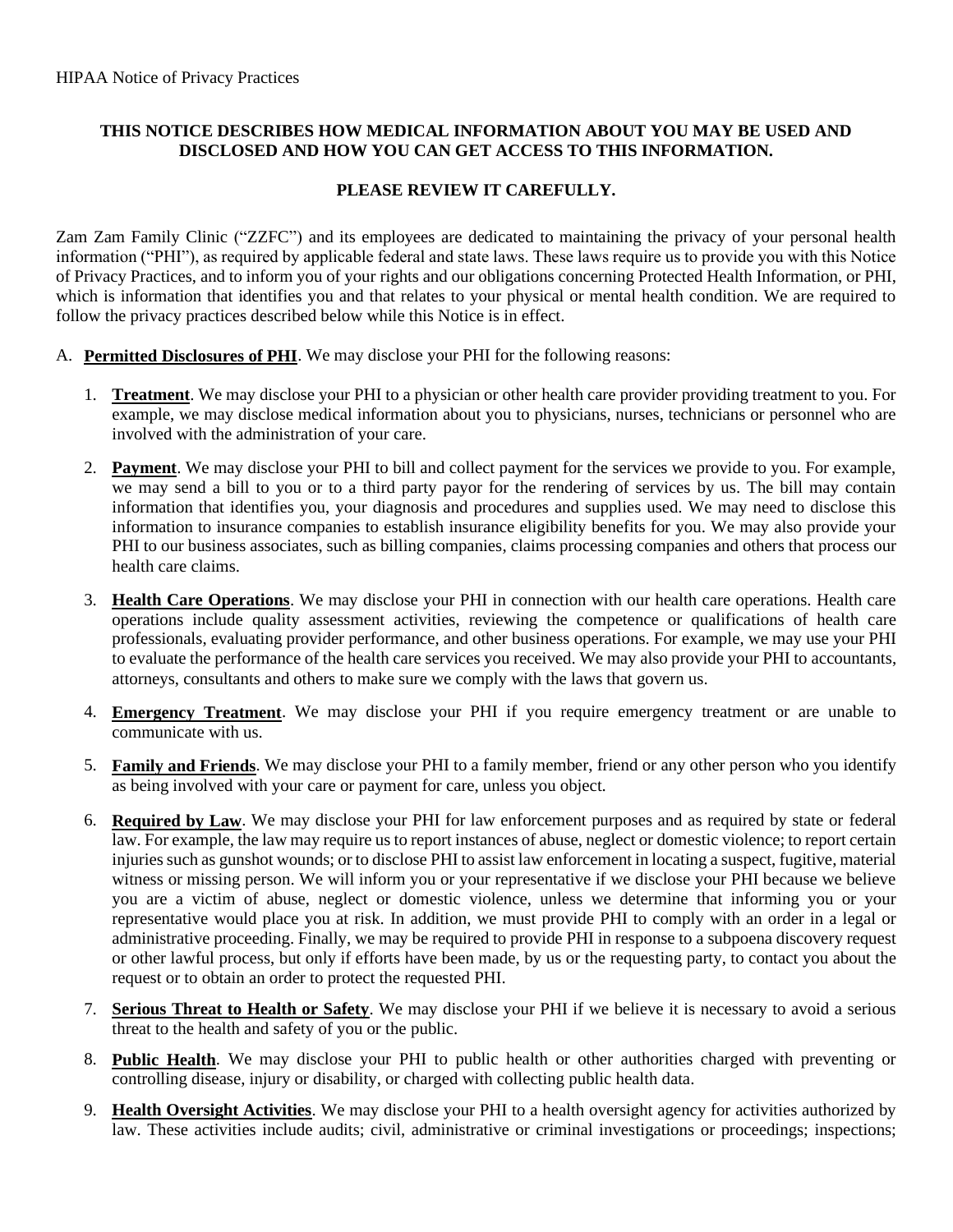licensure or disciplinary actions; or other activities necessary for oversight of the health care system, government programs and compliance with civil rights laws.

- 10. **Research**. We may disclose your PHI for certain research purposes, but only if we have protections and protocols in place to ensure the privacy of your PHI.
- 11. **Workers' Compensation**. We may disclose your PHI to comply with laws relating to workers' compensation or other similar programs.
- 12. **Specialized Government Activities**. If you are active military or a veteran, we may disclose your PHI as required by military command authorities. We may also be required to disclose PHI to authorized federal officials for the conduct of intelligence or other national security activities.
- 13. **Organ Donation**. If you are an organ donor, or have not indicated that you do not wish to be a donor, we may disclose your PHI to organ procurement organizations to facilitate organ, eye or tissue donation and transplantation.
- 14. **Coroners, Medical Examiners, Funeral Directors**. We may disclose your PHI to coroners or medical examiners for the purposes of identifying a deceased person or determining the cause of death, and to funeral directors as necessary to carry out their duties.
- 15. **Disaster Relief**. Unless you object, we may disclose your PHI to a governmental agency or private entity (such as FEMA or Red Cross) assisting with disaster relief efforts.

## B. **Disclosures Requiring Written Authorization**.

- 1. **Not Otherwise Permitted**. In any other situation not described in Section A above, we may not disclose your PHI without your written authorization.
- 2. **Psychotherapy Notes**. We must receive your written authorization to disclose psychotherapy notes, except for certain treatment, payment or health care operations activities.
- 3. **Marketing and Sale of PHI**. We must receive your written authorization for any disclosure of PHI for marketing purposes or for any disclosure which is a sale of PHI.

## C. **Your Rights**.

- 1. **Right to Receive a Paper Copy of This Notice**. You have the right to receive a paper copy of this Notice upon request.
- 2. **Right to Access PHI**. You have the right to inspect and copy your PHI for as long as we maintain your medical record. You must make a written request for access to the Privacy Officer at the address listed at the end of this Notice. We may charge you a reasonable fee for the processing of your request and the copying of your medical record pursuant to O.C.G.A. 31-33-3(a). In certain circumstances we may deny your request to access your PHI, and you may request that we reconsider our denial. Depending on the reason for the denial, another licensed health care professional chosen by us may review your request and the denial
- 3. **Right to Request Restrictions**. You have the right to request a restriction on the use or disclosure of your PHI for the purpose of treatment, payment or health care operations, except for in the case of an emergency. You also have the right to request a restriction on the information we disclose to a family member or friend who is involved with your care or the payment of your care. However, we are not legally required to agree to such a restriction.
- 4. **Right to Restrict Disclosure for Services Paid by You in Full**. You have the right to restrict the disclosure of your PHI to a health plan if the PHI pertains to health care services for which you paid in full directly to us.
- 5. **Right to Request Amendment**. You have the right to request that we amend your PHI if you believe it is incorrect or incomplete, for as long as we maintain your medical record. We may deny your request to amend if (a) we did not create the PHI, (b) is not information that we maintain, (c) is not information that you are permitted to inspect or copy (such as psychotherapy notes), or (d) we determine that the PHI is accurate and complete.
- 6. **Right to an Accounting of Disclosures**. You have the right to request an accounting of disclosures of PHI made by us (other than those made for treatment, payment or health care operations purposes) during the 6 years prior to